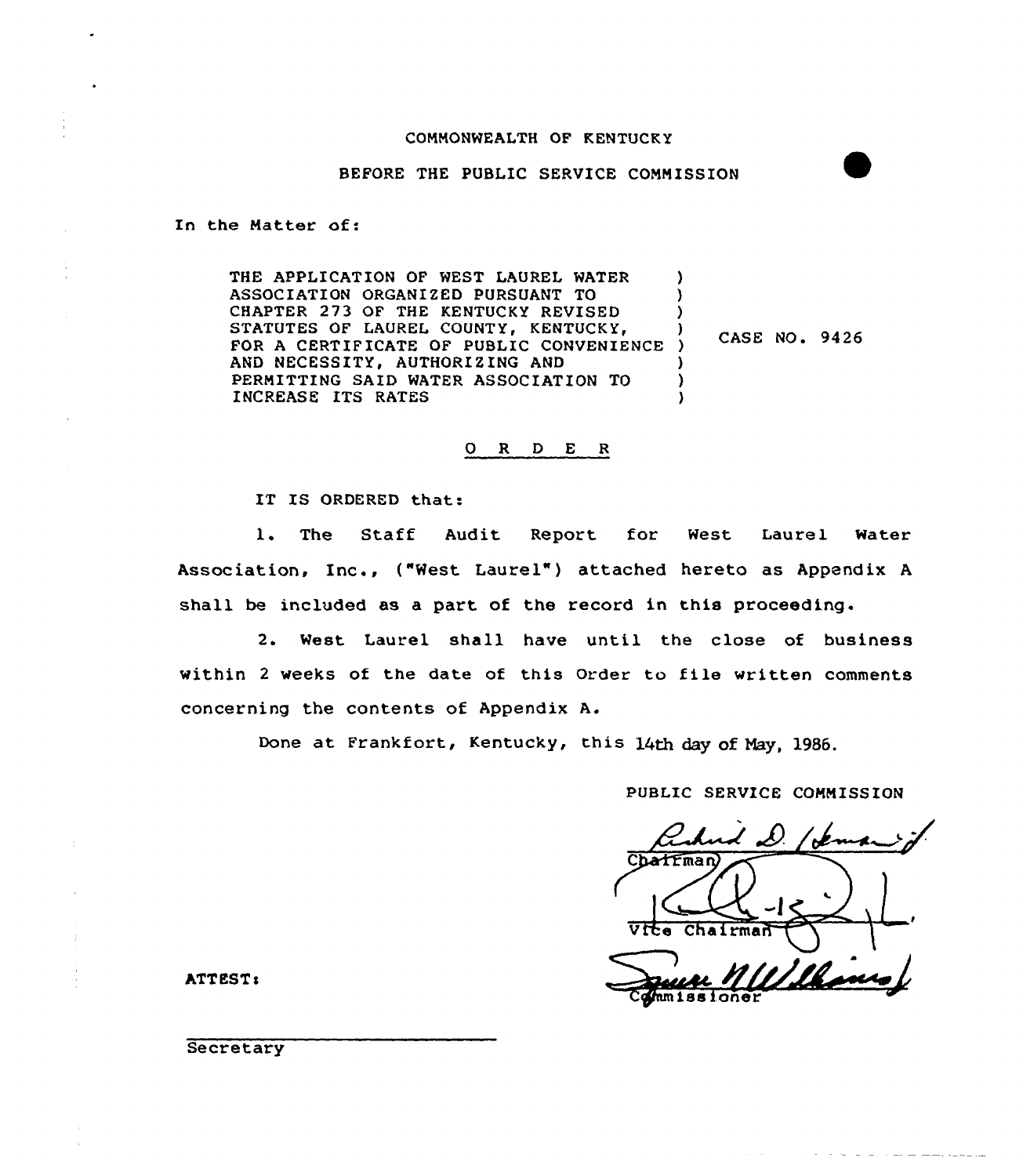# APPENDIX A

# REPORT ON LINITED AUDIT

# OF

#### WEST LAUREL WATER ASSOCIATION, INC.

## PREFACE

On September 20, 1985, West Laurel Water Association, Inc., ("West Laurel") filed an application with the Commission for a certificate of public convenience and necessity authorizing and permitting a waterworks construction project, and approval of the proposed plan of financing the project. This application was amended on October 15, 19B5, to include authorization to increase ra'tes <sup>~</sup>

The Commission staff performed an audit, limited in scope, on the operations of West Laurel. The audit was conducted by Aaron Greenwell of the Division of Rates and Tariffs on April 9 and 10, 1986, at the offices of Wood Creek Water District ("Wood Creek" ).

## SCOPE

The scope of this audit was limited to determining whether or not the operating expenses for the test year ending June 30, 1985, as reported by West Laurel, were accounted for in accordance with the Uniform System of Accounts for Water Utilities ("Uniform System of Accounts" ) and were actually incurred during the test year. During the course of the audit, records relating to water purchases and sales were reviewed, monthly summaries of operating revenues and tap fees were examined, each test year expenditure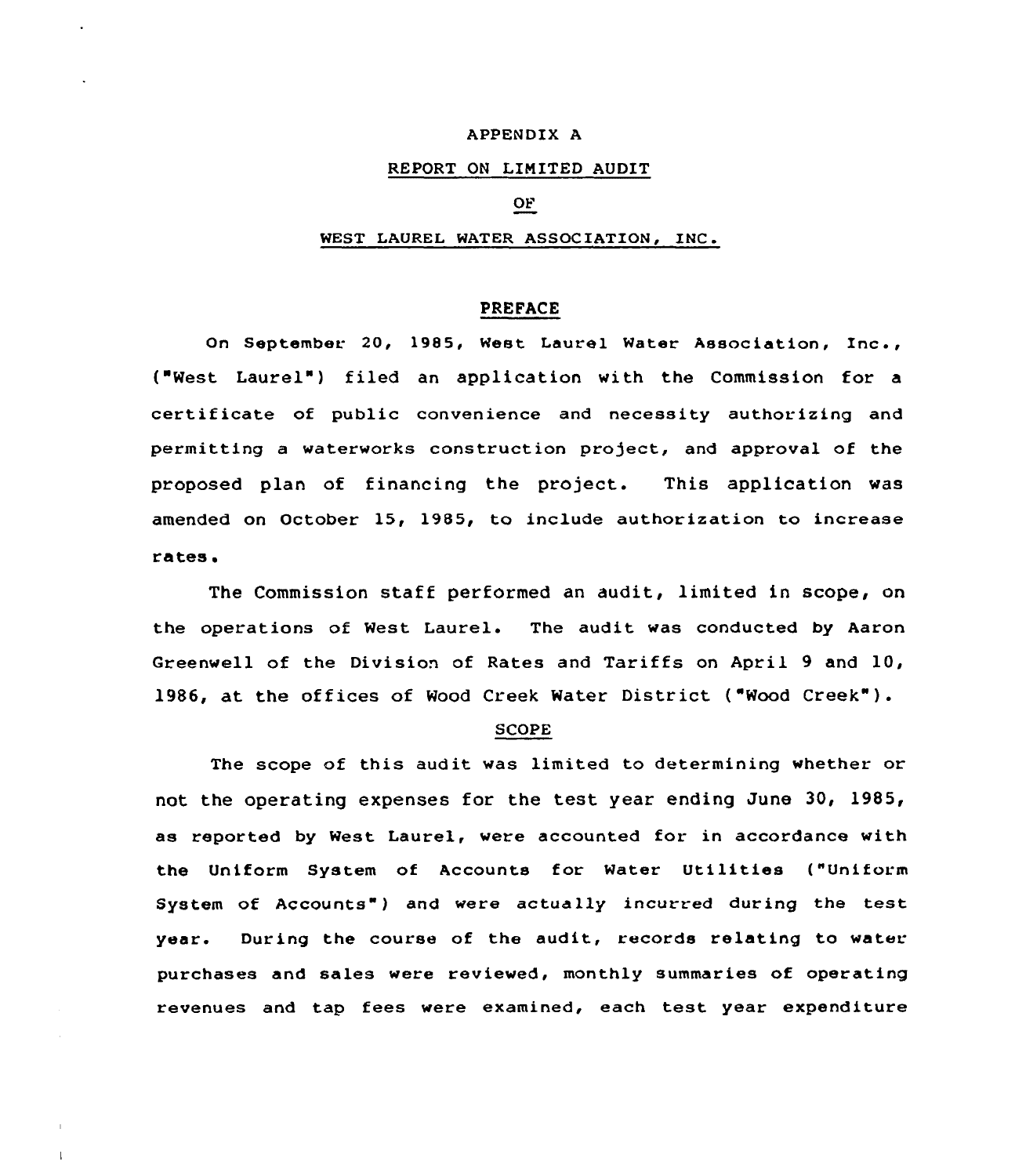was examined, the minutes of West Laurel's commissioners' meetings were reviewed, an analysis of test year disbursements was compiled, invoices and other documents relating to test year expenditures were examined, an analysis was made of West Laurel's depreciation schedule and plant in service accounts, and the audit report of West Laurel's CPA, Cloyd, Hamilton and Company, ("Cloyd") was reviewed. In addition, questions were asked of Peggy Brown, Wood Creek's office manager, regarding West Laurel's financial policies and procedures and the accounting treatment accorded specific expenditures.

 $\mathcal{L}$ 

#### FINDINGS

According to contracts filed in the Application< Wood Creek provides the maintenance, office services and sells water to West Laurel. Mood Creek is managed by Peggy Brown, who also manages Laurel County Water District No. <sup>2</sup> ("Laurel No. 2"). Laurel No. 2, by contract, provides the maintenance and office services for East Laurel Water District ("East Laurel"}. Wood Creek and Laurel No. <sup>2</sup> employ their own superintendents and maintenance crews. However, the expenses of Peggy Brown and her office staff are shared by Wood Creek and Laurel No. 2. West, Laurel and East Laurel have no employees.

<sup>A</sup> review of West Laurel's accounting system revealed that the financial records were not maintained in accordance with the Uniform System of Accounts as required by the Commission. However, with only minor exceptions, the test year expenses were properly accounted for and accurately reflect West Laurel's test year operat ions.

 $-2-$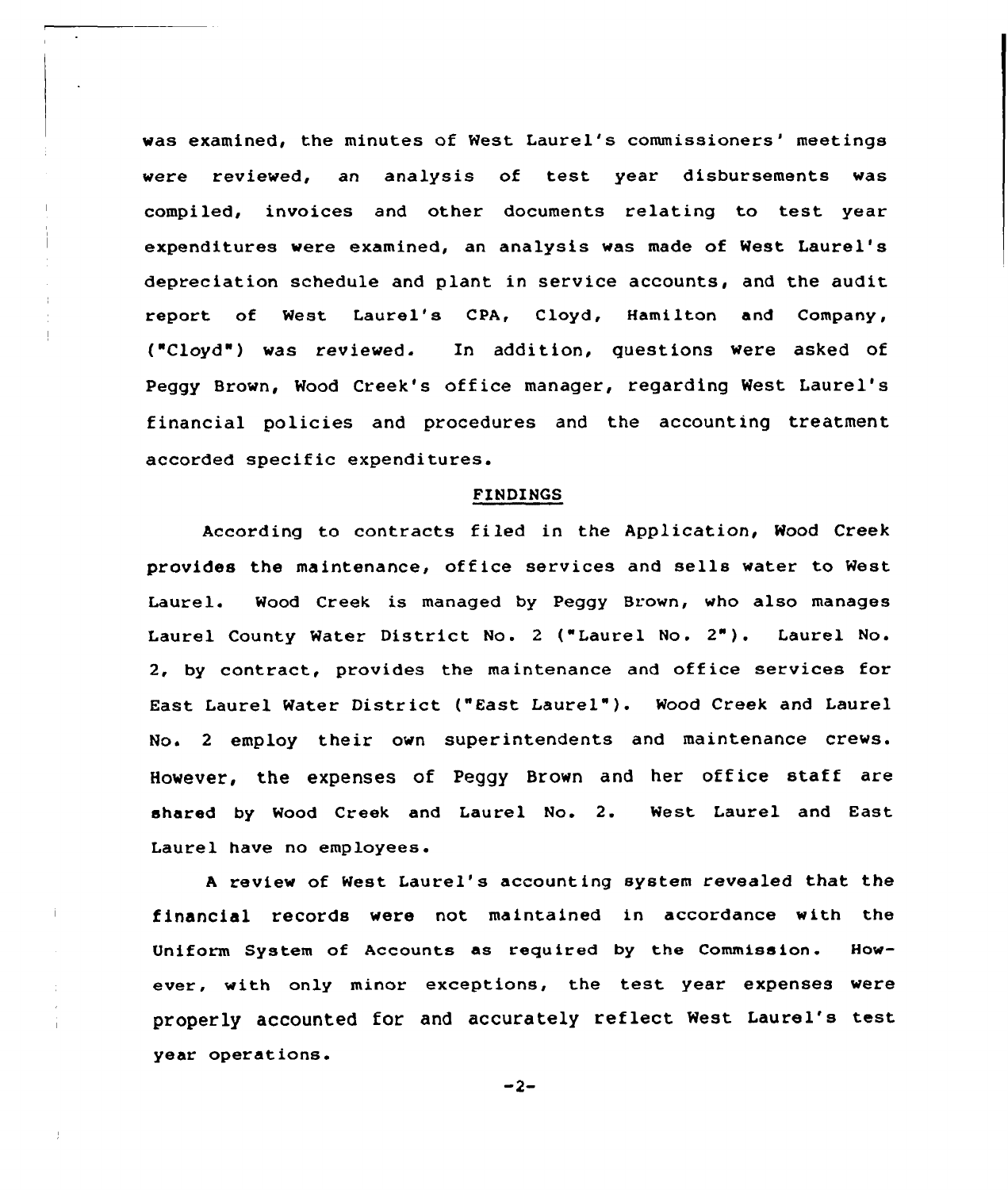Following is a discussion of the findings of the audit and the recommended adjustment to the test-period operating revenues and expenses:

# Water Sales

Examination of the monthly summary of water sales revealed that West Laurel's water sales to customers were \$313,728.57 during the test year. However, Nest Laurel reported test year revenue from water sales of \$301,631.23 and the billing analysis submitted in the application produces revenue of \$308,207.05. The Commission staff has determined that, since operating revenues were afforded only a cursory review, no adjustment will be recommended in this report. However, additional information regarding test-year water sales will be pursued through an information request or additional staff review.

## Maintenance — Nains

West Laurel reported an expense of \$33,700.79 for maintenance of mains during the test year. Examination of work orders revealed that  $44$  work orders in the amount of  $$23,693.89$ , approximately 70 percent of the total expense, were for the replacement of 8-inch distribution mains. The magnitude of this expense suggests that this should be capitalized; however, it was found that the replacements were to repair line breaks and were not part of a construction program. Therefore, according to the Uniform System of Accounts, West Laurel has properly accounted for these replacements.

 $-3-$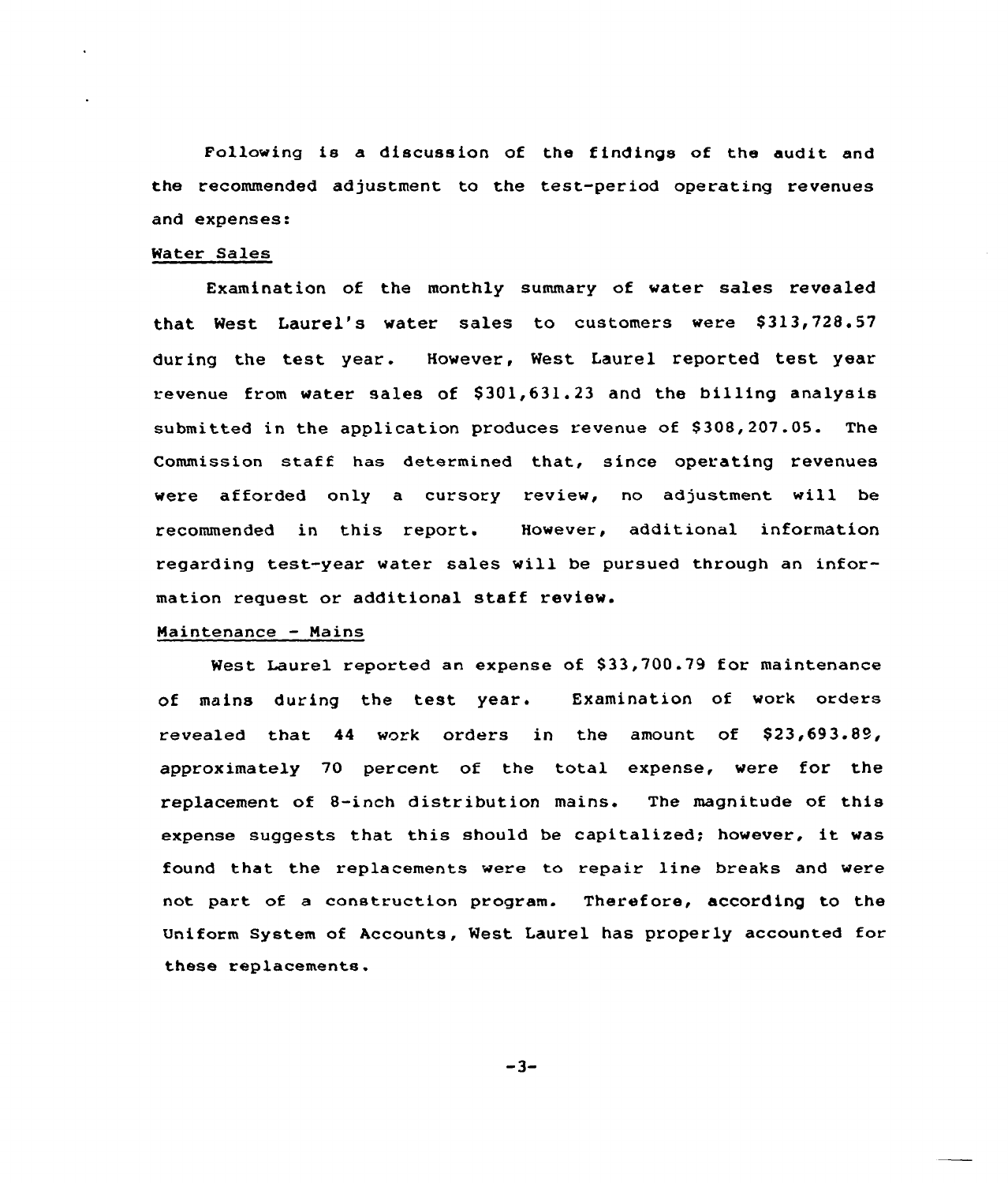# Salaries

West Laurel has no direct employees. The reported test-year salaries expense of \$22,188.04 was based on charges under the maintenance contract with Wood Creek. According to Peggy Brown, these charges represent the cost of supervision and the associated transportation expense. Under the terms of the maintenance contract, Wood Creek charges West Laurel the actual cost of materials and labor. The Uniform System of Accounts requires that the cost of supervision be recorded in the operation labor account of the appropriate operating function or capitalized as necessary. Supervision not chargeable directly to a particular function may be charged to administrative and general salaries. Since the cost of supervision is and has been recorded in the total operation and maintenance expenses, no adjustment has been proposed. However, in the future, West Laurel should record this cost in the appropriate operating expense accounts and capitalize any applicable labor and related costs.

#### Office Contract

West Laurel has also entered into a contract for office services with Wood Creek. These services are provided at an annual cost of \$27.60 per customer. West Laurel charges the full amount of these expenses to Account No. <sup>921</sup> - Of <sup>f</sup>ice Supplies and Other Expenses. During the test year, \$53,210.65 was charged to this account. According to the Uniform System of Accounts, these expenses should be distributed to the applicable administrative or general department. However, the supervision fees and expenses paid under this contract should be charged to Account No. 923 -

 $-4-$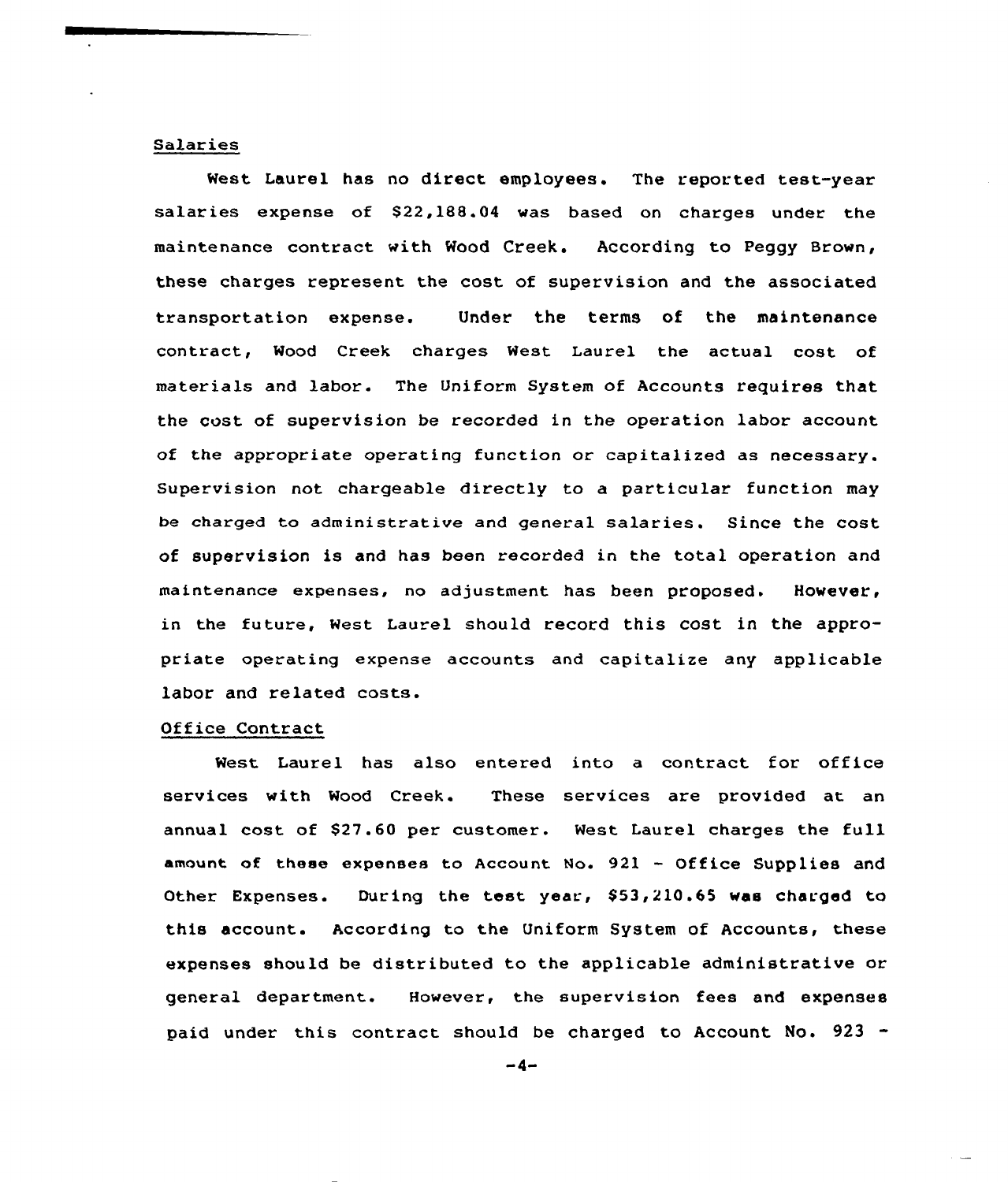Outside Services Employed. In this instance, no adjustment has been proposed; however, West Laurel should distribute these expenses to the appropriate department in the future.

# Depreciation Expense

West Laurel reported test year depreciation expense of \$ 51,819 in the income statement. However, the balance sheet submitted by West Laurel in this case reflects an increase of \$ 52,452 in the accumulated provision for depreciation for the test year. <sup>A</sup> review of the depreciation schedule, working trial balance and adjustments prepared for West Laurel by Cloyd revealed that depreciation on plant additions was being computed for a full year in the year of the acquisition and that, in some instances, payments by consumers for line construction was being credited to plant rather than contributions in aid of construction. The staff computation of test year depreciation agreed with the S51,819 included in the income statement by West Laurel. The staff will accept this amount, without adjustment, as the test-year depreciation expense.

# Miscellaneous Expenses

 $\mathbf{1}$ 

West Laurel recorded S313.62 during the test year as miscellaneous expenses. Examination of the items included in this account revealed that  $$287.50<sup>1</sup>$  represented refunds. These should

| Explanation  |
|--------------|
| Meter Refund |
| Tap Refund   |
|              |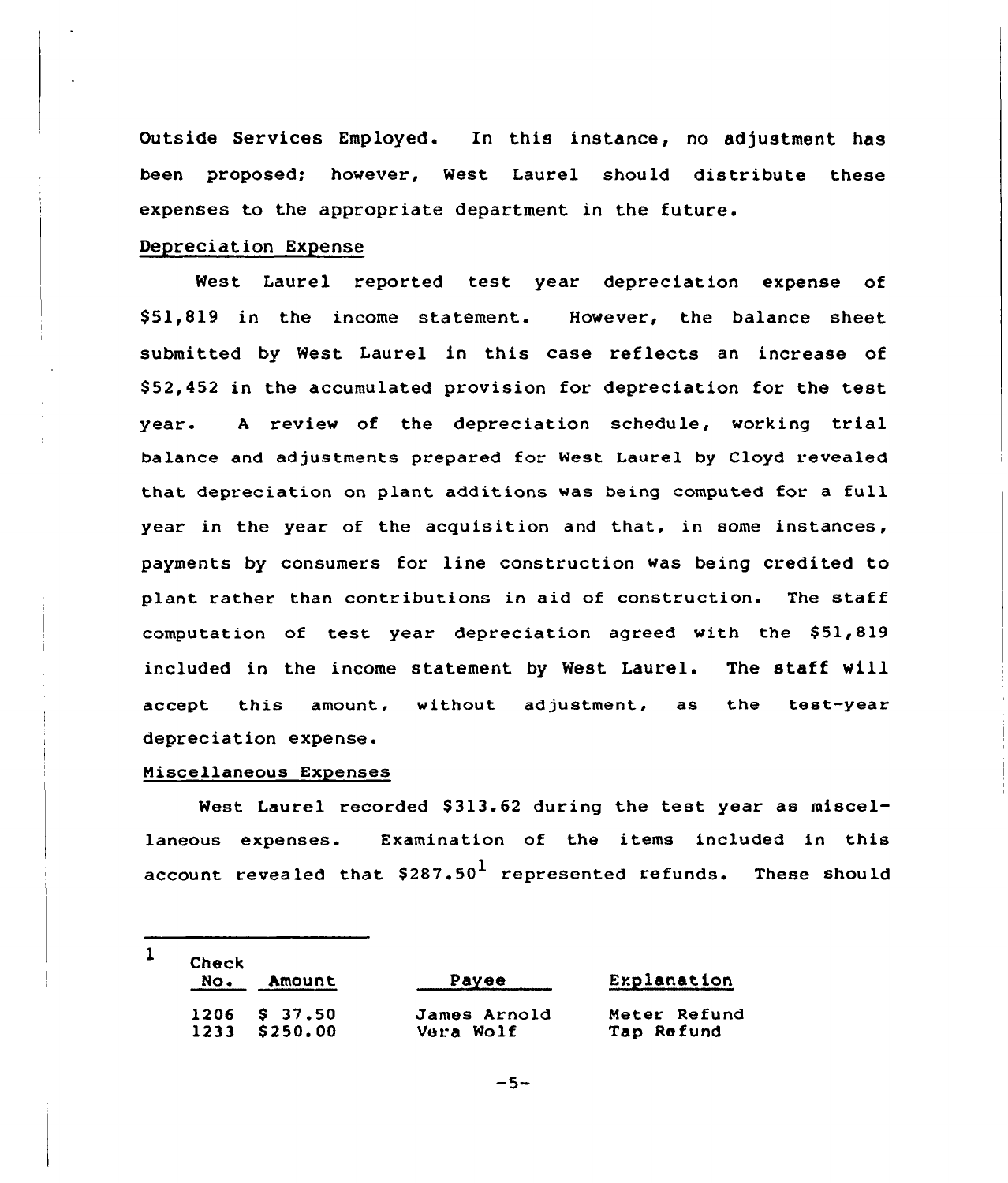be reflected on the balance sheet rather than the income statement. Therefore, test-year operating expenses have been reduce by \$287.50 removing these refunds from miscellaneous expenses

# SUMMARY

The following is a summary of the effect of the adjustment on West Laurel's test-year operating statement:

|                                   | Test Year<br>Reported | Staff<br>Adjustments | Test Year<br>Adjusted |
|-----------------------------------|-----------------------|----------------------|-----------------------|
|                                   |                       |                      |                       |
| Operating Revenue:<br>Water Sales | \$301,631.23          | \$.<br>$-0-$         | \$301,631.23          |
| Other Operating Revenue           |                       |                      |                       |
| Service Charges                   | 4,092.12              | $-0-$                | 4,092.12              |
| Penalties                         | 2,698.57              | $-0-$                | 2,698.57              |
| Miscellaneous                     | 1,701.69              | $-0-$                | 1,701.69              |
| Total Operating Revenue           | \$310,123.61          | इ                    | \$310,123.61          |
|                                   |                       |                      |                       |
| Operating Expenses:               |                       |                      |                       |
| <b>Purchased Water</b>            | \$113,268.16          | \$<br>$-0-$          | \$113,268.16          |
| Power - Pumping                   | 8,921.42              | $-0-$                | 8,921.42              |
| Supplies Exp. - Pumping           | 1,443.14              | $-0-$                | 1,443.14              |
| Maintenance - Pumping             | 292.63                | $-0-$                | 292.63                |
| Water Testing                     | 138.00                | $-0-$                | 138.00                |
| Total Supply & Pumping            | \$124,063.35          | इ<br>$-0-$           | \$124,063.35          |
|                                   |                       |                      |                       |
| Operation Labor                   | \$10,968.39           | \$<br>$-0-$          | 10,968.39<br>S.       |
| Maintenance - Tanks               | 491.13                | $-0-$                | 491.13                |
| Maintenance - Mains               | 33,700.79             | $-0-$                | 33,700.79             |
| Maintenance - Services            | 2,804.59              | $-0-$                | 2,804.59              |
| Maintenance - Meters              | 2,329.82              | $-0-$                | 2,329.82              |
| Meter Reading Labor               | 9,157.75              | -0-                  | 9,157.75              |
| Connecting Labor                  | 1,653.75              | $-0-$                | 1,653.75              |
| Total Transmission &              |                       |                      |                       |
| Distribution                      | \$61,106.22           | $\ddot{s}$<br>$-0-$  | \$61,106.22           |
|                                   |                       |                      |                       |
| Admin. & General:                 |                       |                      |                       |
| Salaries                          | \$22,188.04           | Ş<br>$-0-$           | \$22,188.04           |
| Office Contract                   | 53,210.65             | $-0-$                | 53,210.65             |
| Insurance                         | 1,091.12              | $-0-$                | 1,091.12              |
| Legal & Accounting                | 3,230.43              | $-0-$                | 3,230.43              |
| Taxes                             | 720.20                | -0-                  | 720.20                |
| Commissioner's Fees               | 3,600.00              | $-0-$                | 3,600.00              |
| Miscellaneous                     | 313.62                | <295.62>             | 18.00                 |
| Total Admin. & General            | 584, 354.06           | 5< 295.62            | \$84,058.44           |
| Depreciation                      | 51,819.00             | -0-                  | 51,819.00             |
| Total Operating Expenses          | \$321,342.63<br>$-6-$ | $$<$ 295.62>         | \$321,047.01          |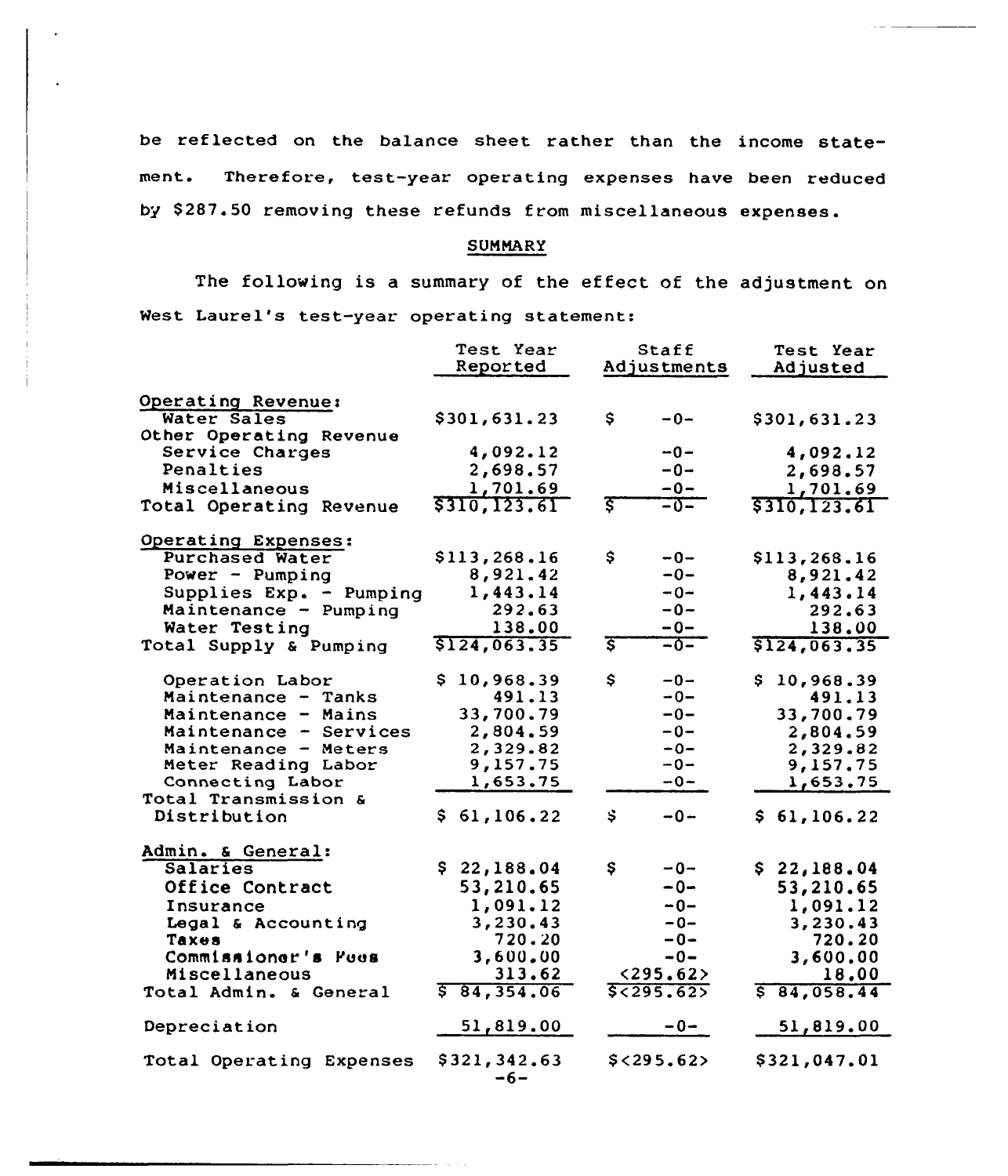|                                                   | Test Year<br>Reported        | Staff<br>Adjustments | Test Year<br>Adjusted |
|---------------------------------------------------|------------------------------|----------------------|-----------------------|
| Operating Income                                  | $\langle 11, 219.02 \rangle$ | 295.62               | (10, 923.40)          |
| Other Income:<br>Interest                         | \$11,672.65                  | S<br>$-0-$           | \$11,672.65           |
| Other Deductions:<br>Interest - Long-Term<br>Debt | 45,804.00                    | $-0-$                | 45,804.00             |
| <b>INCOME</b><br><b>NET</b>                       | $$<$ 45,350.37>              | \$295.62             | \$ < 45,054.75        |

# CONCLUSIONS AND RECOMMENDATIONS

The Uniform System of Accounts requires that each utility keep its books on a monthly, accrual basis. In this manner, each utility vill be able to readily furnish full information on any item in any account. In the notes to the 1984 and 1985 financial statements accompanying the audit report, Cloyd states that West Laurel maintains its books on a combination of cash and accrual basis accounting and that the financial statements are prepared on the accrual basis. While the financial statements do appear to fairly present the operations and financial position of West Laurel on the accrual basis, the numerous adjustments required to present the statements in this manner, may have been avoided if West Laurel had kept its books on the accrual basis. The notes to 1984 and 1985 financial statements state that revenues are recorded on an accrual basis. However, the revenue from water sales, as reported in the test-year income statement, appears to represent collections (cash basis) rather than revenues billed (accrual basis.) This apparent deviation from the Uniform System of Accounts results in a difference in reported test-period

 $-7-$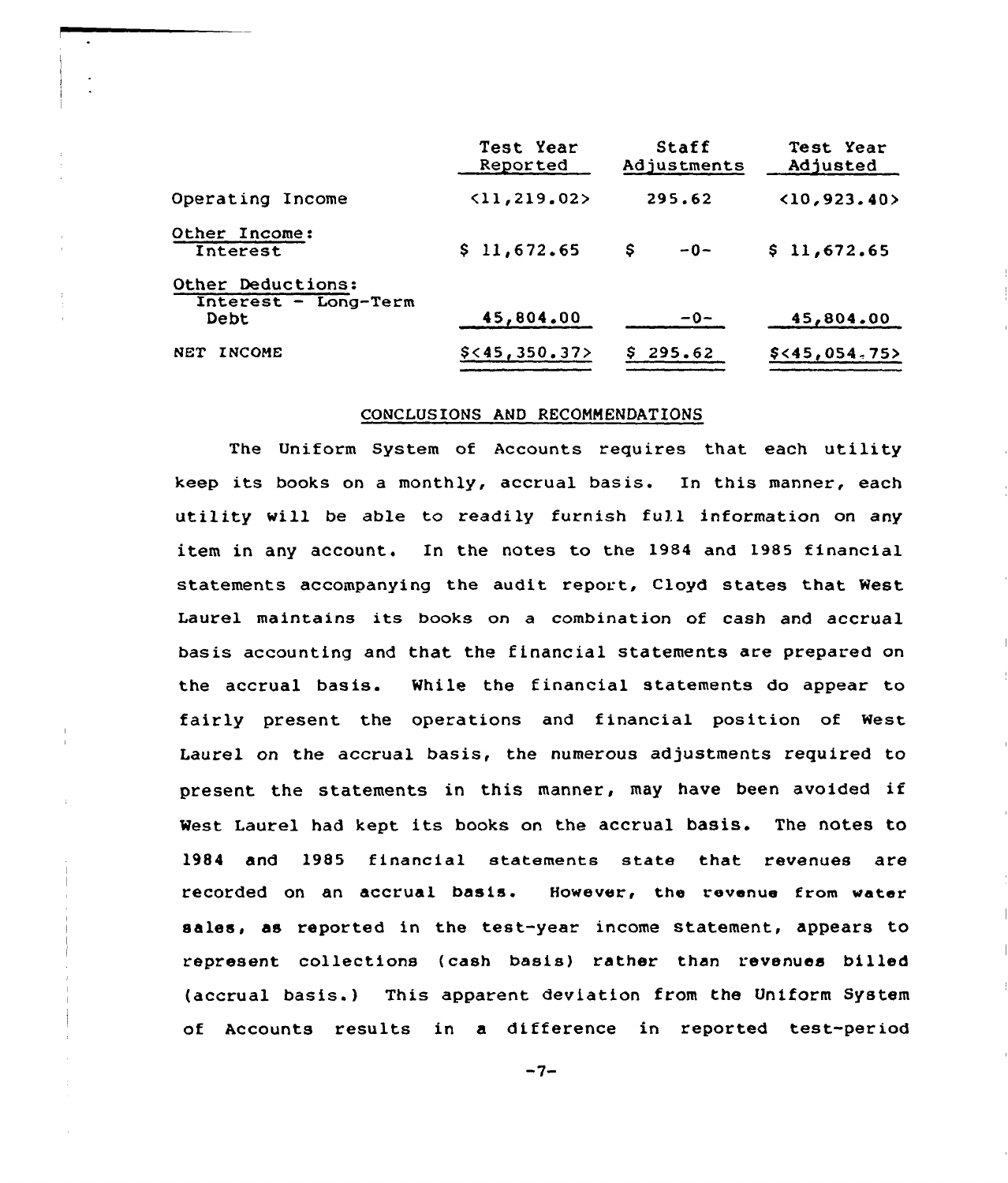operating revenue of approximately 812,000 from the amount actually billed.

Other deviations were mentioned in the findings. The failure to allocate both the cost of supervision provided under the maintenance contract and the cost of services provided under the office contract to the appropriate operating function or administrative department, do not affect "total" operation and maintenance expenses. However, the cost of operating or administering a specific function or department is distorted.

The staff attempted to determine the accuracy of plant in service and test-year depreciation expense by analyzing test-year plant additions; however, the effect of computing depreciation on plant additions for a full year in the year of acquisition rather than from the date placed into service cannot be measured because of West Laurel's policy of offsetting consumer payments for line construction against plant additions.

Wood Creek maintains information, sufficiently detailed, so as to provide an accurate analysis of West Laurel's operations. The staff found this supporting information to be neat and orderly and except for the deviations mentioned in this report to be in accordance with the Uniform System of Accounts. Nest Laurel's books should be kept on a monthly accrual basis in accordance with the Uniform System of Accounts as required by this Commission. Therefore, Nest Laurel should convert their records to the monthly accrual basis retroactive to January  $1$ , 1986, with the expenses from the maintenance and office contracts recorded in the proper accounts. West Laurel should also analyze its plant in service

 $-8-$